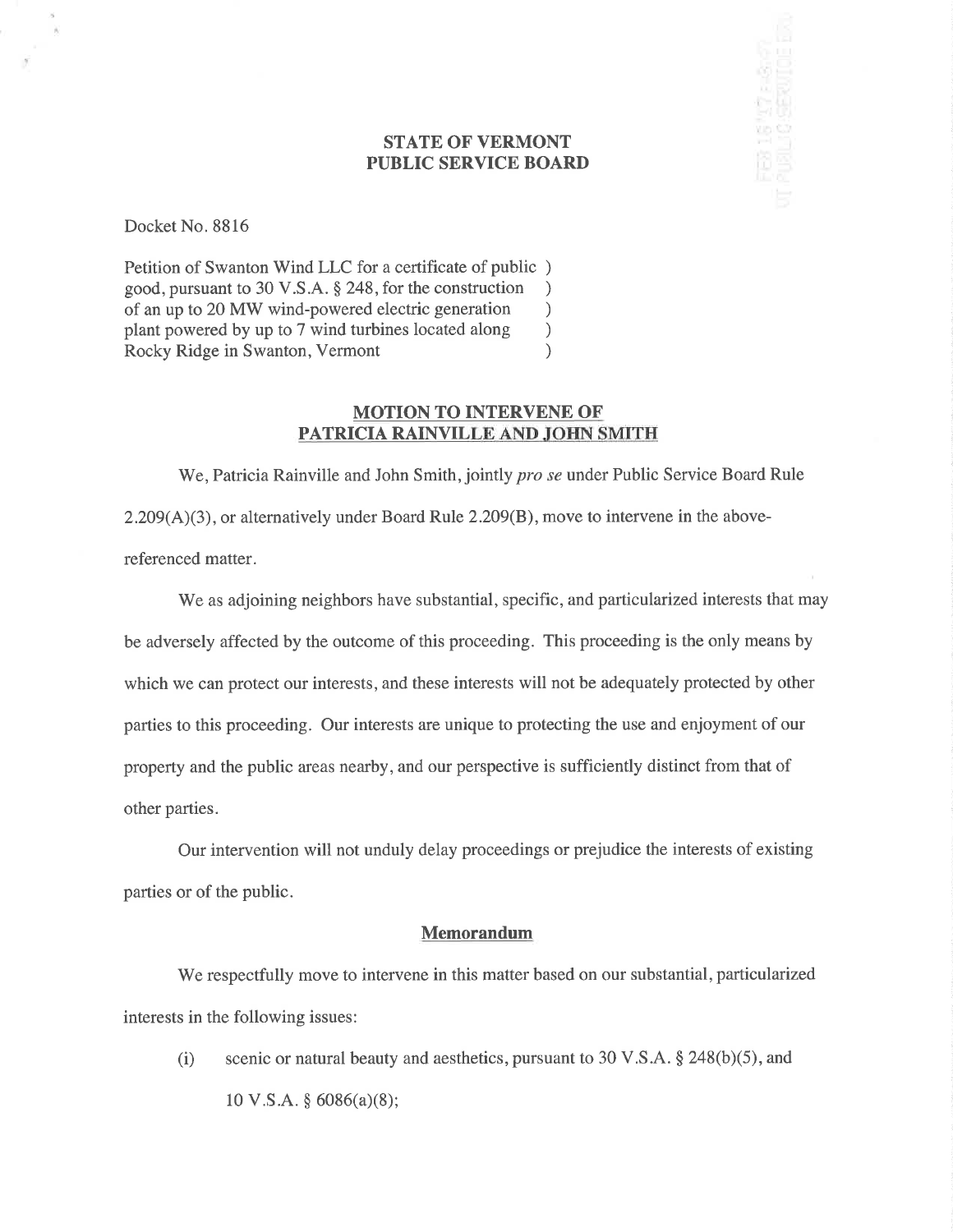Docket No. 8816 Petition of Swanton Wind LLC, pursuant to 30 V.S.A. \$ 248 Motion to Intervene of Patricia Rainville and John Smith February 16,2017 Page 2 of 6

- (ii) orderly development of the region,  $§$  248(b)(1);
- (iii) economic benefit to the State and its residents,  $\S$  248(b)(4);
- (iv) public health and safety,  $\S$  248(b)(5);
- (v) water pollution, conservation, and burden on water supply,

 $\S\S 6086(a)(1), (3),$  and (4).

The following argument supports our motion to intervene in this matter.

### I. Legal Standard

Intervention in proceedings before the Board is governed by Board Rule 2.209. Under

Rule  $2.209(A)$ , a person upon timely application shall be permitted as of right to intervene in any

proceeding:

(1) when a statute confers an unconditional right to intervene; (2) when a statute confers a conditional right to intervene and the condition or conditions are satisfied; or (3) when the applicant demonstrates a substantial interest which may be adversely affected by the outcome of the proceeding, where the proceeding affords the exclusive means by which the applicant can protect that interest, and where the applicant's interest is not adequately represented by existing parties.

Under Rule 2.209(B), a person upon timely application may in the discretion of the Board

be granted "permissive intervention" in any proceeding when the applicant "demonstrates a

substantial interest that may be affected by the outcome of the proceeding." The Board in

exercising its discretion under this rule shall consider

(1) whether the applicant's interest will be adequately protected by other parties; (2) whether alternative means exist by which the applicant's interest can be protected; and (3) whether intervention will unduly delay the proceeding or prejudice the interests of existing parties or of the public.

The Board has ruled that, "individual intervenors may bring a perspective sufficiently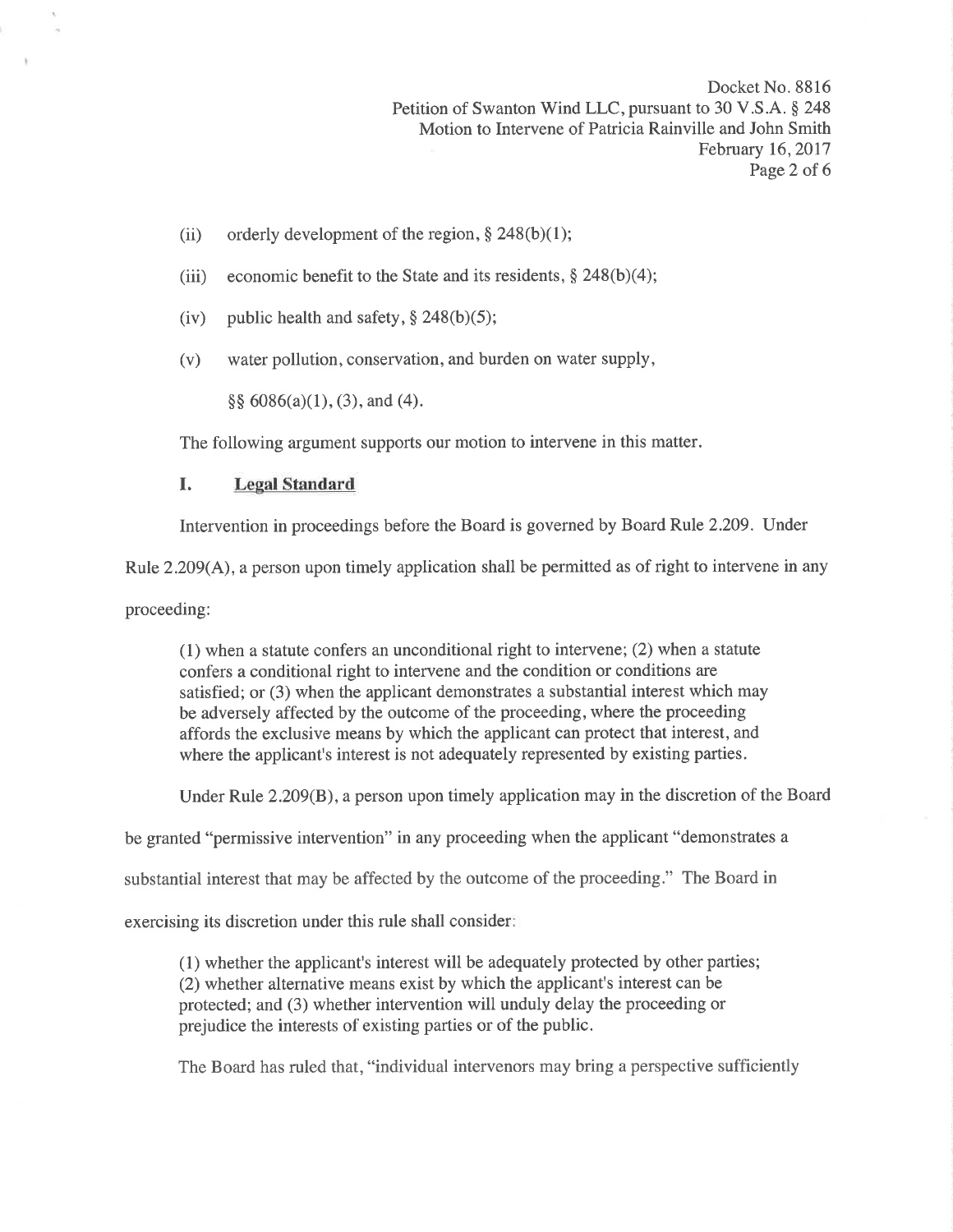Docket No. 8816 Petition of Swanton Wind LLC, pursuant to 30 V.S.A. \$ 248 Motion to Intervene of Patricia Rainville and John Smith February 16,2017 Page 3 of 6

distinct from those of existing parties to warrant their participation on specific issues."<sup>1</sup>

For example, the Board has found particularized interest based on the following:

- 1. habitat and natural resources involving deer and black bear;<sup>2</sup>
- 2. aesthetics based on proximity to the proposed project;<sup>3</sup> and
- 3. stewardship, use, and enjoyment of public resources; $<sup>4</sup>$ </sup>

In proceedings under 30 V.S.A. \$ 248, the Board does not consider interests in private

property.<sup>5</sup>

# U. Potential Impact of the Project on the Rainville-Smith's Interests

We move to intervene in this matter based on the following facts and applicable law:

## 1. The Rainville-Smith's Property

'We reside at 1952 Sheldon Road, Swanton, Vermont (mailing address: St. Albans). Our home is located less than a mile west of the site of the proposed Project.

We have lived at this address since November 8,2008. We moved here from our dream house directly on Lake Champlain. This new house had to fill a huge need to be surrounded by nature's best! It does! Due to 360 degrees of sky, we experience gorgeous sunrises and always unique sunsets. To our northeast we see hundreds of acres of farmland, and to our southeast we see the beautiful, natural, undisturbed Rocky Ridge. Our house is 6-7 minutes from grocery stores, banks, post office, restaurants, department stores, and the vibrant St. Albans Downtown!

From April to July 2016, we added a family room off our kitchen/dining room, taking the place of a cement patio that we rarely used. As we are in our 70s, the addition was part of a plan to accommodate our advancing age, and a way to take advantage of a most lovely backyard...feeling outside, when we are inside.

Application of Seneca Mountain Wind, LLC, Docket No. 7867, Order of 10/12/12, at 12.<br>Application of Seneca Mountain Wind, LLC, Docket No. 7867, Order of 10/12/12, at 2-4, 16-17; Id., Order of 8/9/13, at 6.  $\frac{3}{P}$  Petition of Barton Solar LLC, Docket No. 8148, Order of 1/21/14, at 3-4.

Joint Petition of Green Mountain Power Corporation, Vermont Electric Cooperative, Inc., and Vermont Electric Power Company, Inc., Docket No. 7628, Order of 9/3/10, at 12-13.<br><sup>5</sup> Vt. Elec. Power Co. v. Bandel, 135 Vt. 141, 145 (1977) ("Proceedings under 30 V.S.A. § 248 relate only to

the issues of public good, not to the interests of private landowners who are or may be involved.").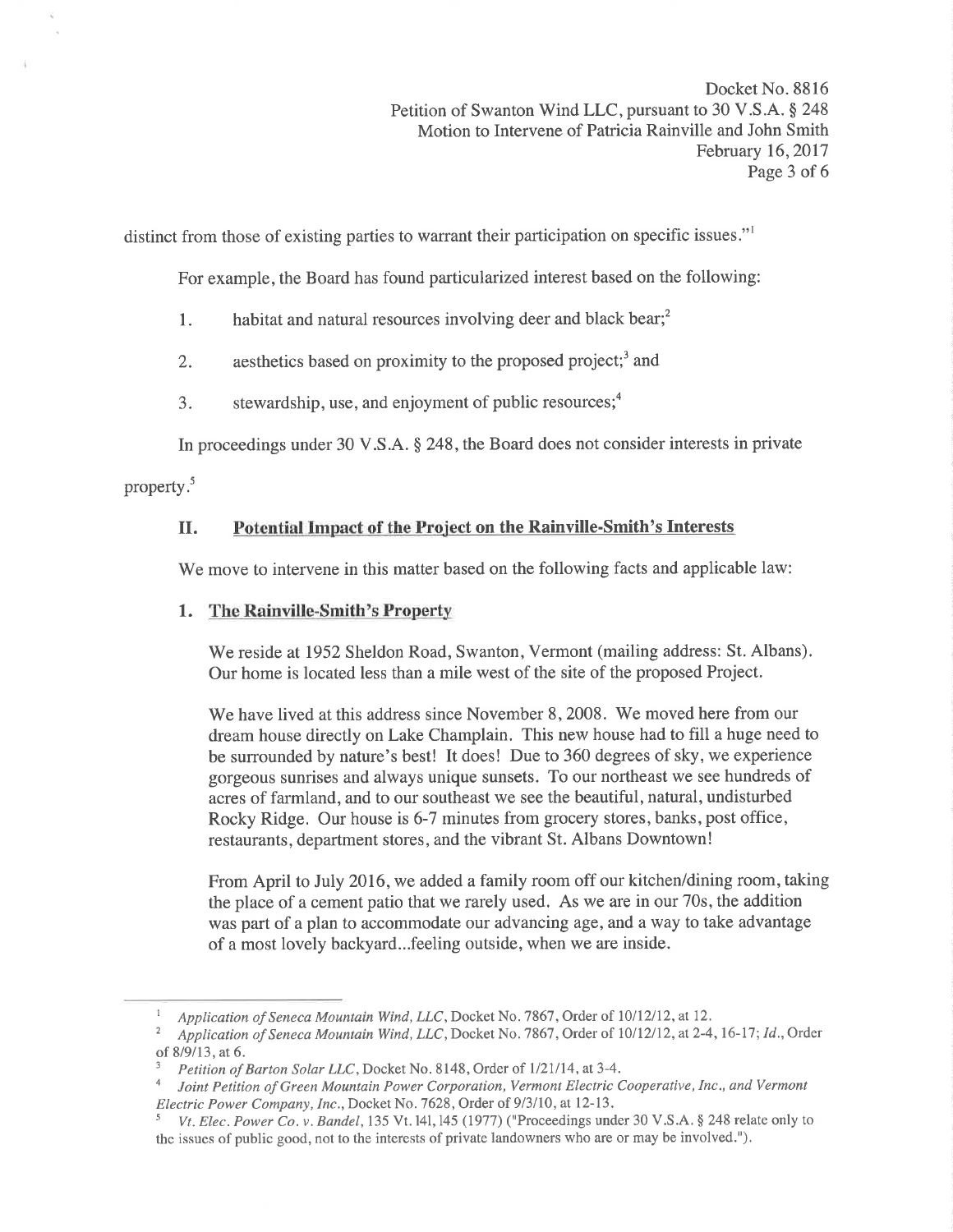Docket No. 8816 Petition of Swanton Wind LLC, pursuant to 30 V.S.A. \$ 248 Motion to Intervene of Patricia Rainville and John Smith February 16,2QI7 Page 4 of 6

We installed oversize windows with transoms on all three outside walls, double open arch to the kitchen/dining room on the fourth wall. In addition, these windows, as in all other windows in the house, have insulating, wooden venetian blinds blocking the sun during the summer; during the winter, they are kept open to let the sun in thereby helping to warm the area.

After the sun sets, there is a natural cooling breeze from Rocky Ridge in the east, regardless of the heat of the day. Following the Frank Lloyd Wright principle, this lovely, natural cooling, eliminates the need for air conditioning. The miles of woods that create this delightful situation, is where the industrial turbines are planned. We are concerned that removal of foliage for construction of the Project would affect this natural cooling.

Additionally, flicker from the sun would fill that room, along with that whole half of our house, from noon until dark. As Patricia has a tendency to become motion-sick, we are concerned that shadow flicker caused by the Project would have an adverse effect on her health.

#### 2. Aesthetics¡ Natural Areas

As described above, we appreciate the scenic natural views that surround our home, and we value the peace and quiet and natural sounds of this rural setting.

However construction and operation of the Project would affect our enjoyment of these views in this peaceful setting; and likewise the Project would affect surrounding public areas including Fairfield Pond, the Missisquoi Valley Rail Trail, and nearby roads. As adjoining landowners, we have a unique interest and perspective that would not necessarily be represented by other parties, and which may be useful to the Board in determining the impact of the Project on aesthetics.

Therefore, we respectfully move to intervene on : 10 V.S.A.  $\S$  6086(a)(8) (aesthetics, natural areas); and 30 V.S.A.  $\S$  248(b)(5) (aesthetics, natural areas).

### 3. Orderly Development; Economic Benefit to the State

We are retired, on social security and pension, and this house is a majority of our financial security. We are concerned that construction and operation of the Project would cause a decrease in the value of our home.

We understand that our interest in private property may not be considered in this case, however we assert that the Project would not only affect the value of our home, but rather all the homes in the surrounding area thereby affecting the regional and statewide economy. The Project in disrupting this rural residential setting would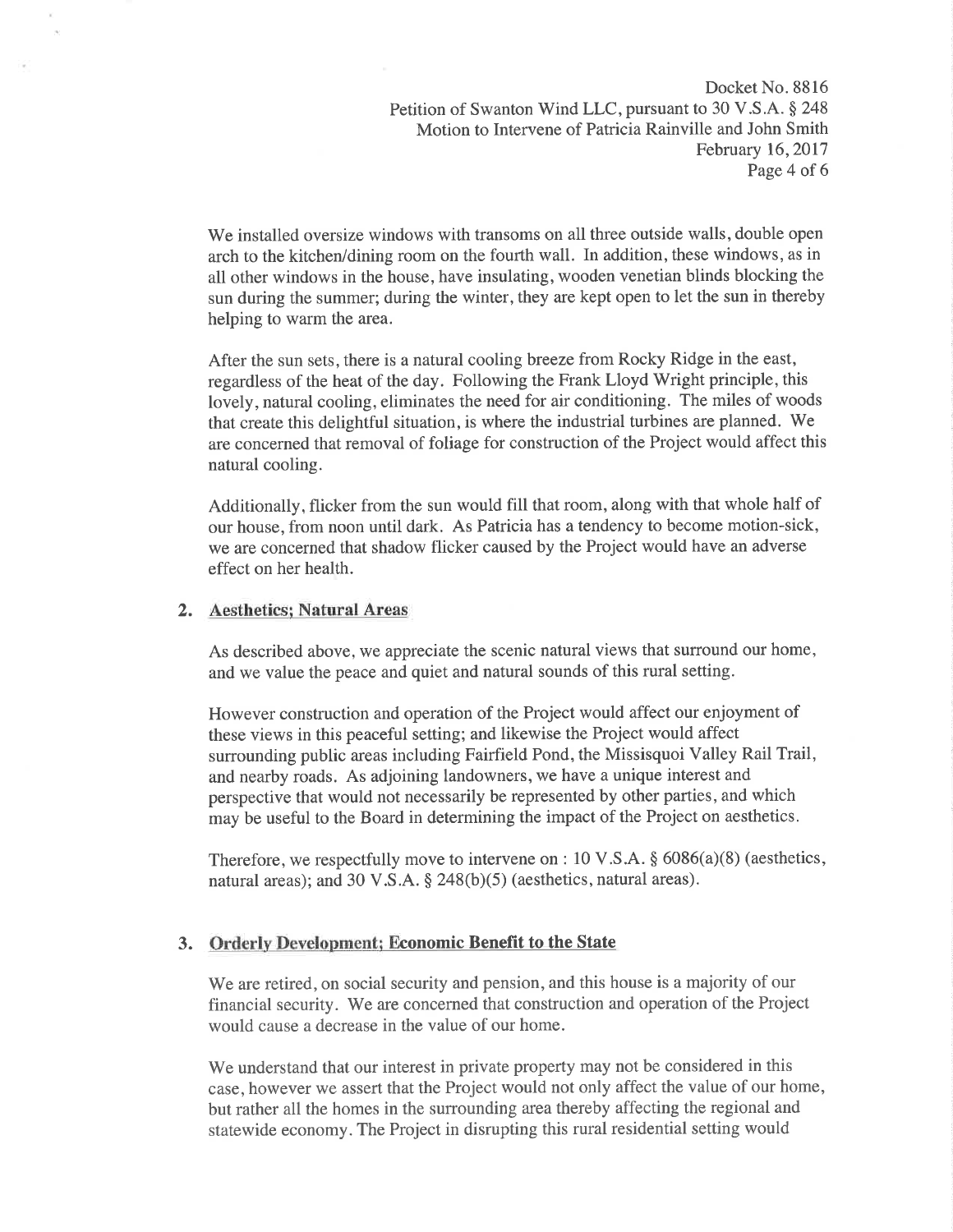Docket No. 8816 Petition of Swanton Wind LLC, pursuant to 30 V.S.A. \$ 248 Motion to Intervene of Patricia Rainville and John Smith February 16,2017 Page 5 of 6

interfere with the orderly development of the region.

As adjoining neighbors and longstanding residents of Vermont, we have a particular interest in the orderly development of the region, and in the statewide economy, therefore we should be allowed to intervene on these issues.  $\S 248(b)(1)$ , and (4), (orderly development, economic benefit to the state).

### 4. Public Health and Safety

Presently we enjoy in and around our home the peaceful sounds of nature. Due to the proximity of the Project to our home, the sound of construction and operation of the Project may disrupt that peace, particularly at night, thus interfering with our ability to obtain necessary, restorative sleep, and affecting our health and safety.

Water service to our home is provided by a well. We have experience working with Chevalier Drilling, in Highgate Springs, who expressed their opinion that calculating the presence, depth, and quantity of groundwater is an inexact science. No one really knows the specific details regarding the source of groundwater. With that in mind, we are concerned that blasting associated with the Project may affect the quality and volume of water in our well.

Additionally, we are concerned that blasting and drilling associated with the Project may cause cracking or damage in our well, or in the foundation or walls of our house

Therefore, as the Project may pose a risk to our health and safety, and no other party would adequately represent this interest, we should be allowed to intervene on this issue.  $$ 248(b)(5)$  (public health and safety).

#### 5. Water Ouality

As previously stated, we are concerned that blasting and drilling associated with the Project may affect the structural integrity of our well. Also we are concerned that such blasting, or other construction or operation of the Project, may affect the quality or volume of our drinking water.

As adjoining neighbors concerned over the quality and volume of water in our well, we move to intervene on this issue.  $\frac{6086(a)(1)}{3}$ , and (4).

#### III. Conclusion

We assert that while this Project is purported to advance the public good, it also raises

significant concerns over the public interest. Therefore, in order to protect ourselves, our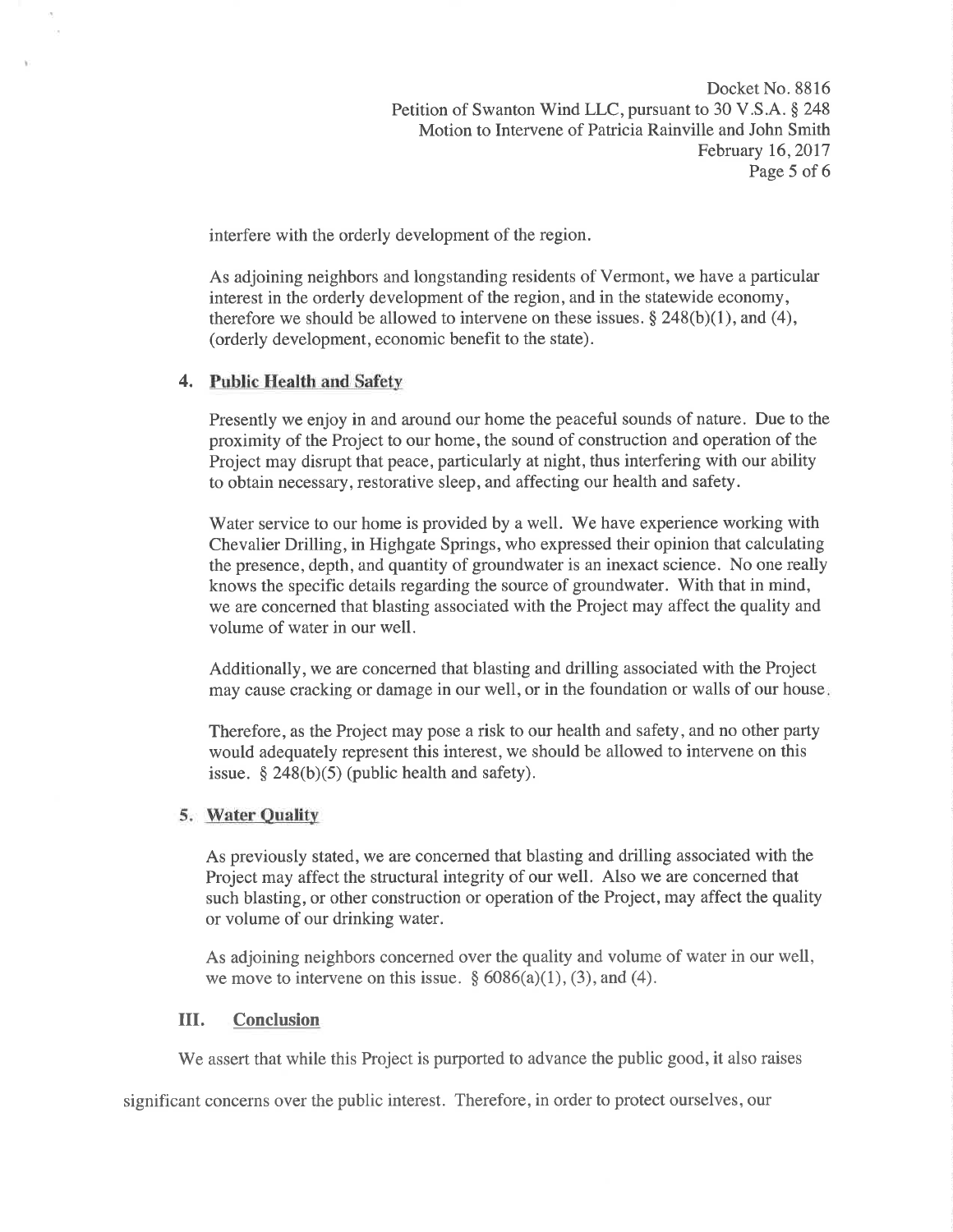Docket No. 8816 Petition of Swanton Wind LLC, pursuant to 30 V.S.A. \$ 248 Motion to Intervene of Patricia Rainville and John Smith February 16,2017 Page 6 of 6

neighbors surrounding Rocky Ridge, and our neighbors throughout the State, we should be allowed upon the evidence presented herein to intervene in this proceeding.

Respectfully submitted this 16<sup>th</sup> day of February, 2017.

 $\sim$ 

By:

Saturn Janvier

a Smilth<br>is <sup>Rainville</sup>

Patricia Rainville John Smith 1952 Sheldon Road St. Albans, Vermont 05478 802-527-9879 hihopes@together.net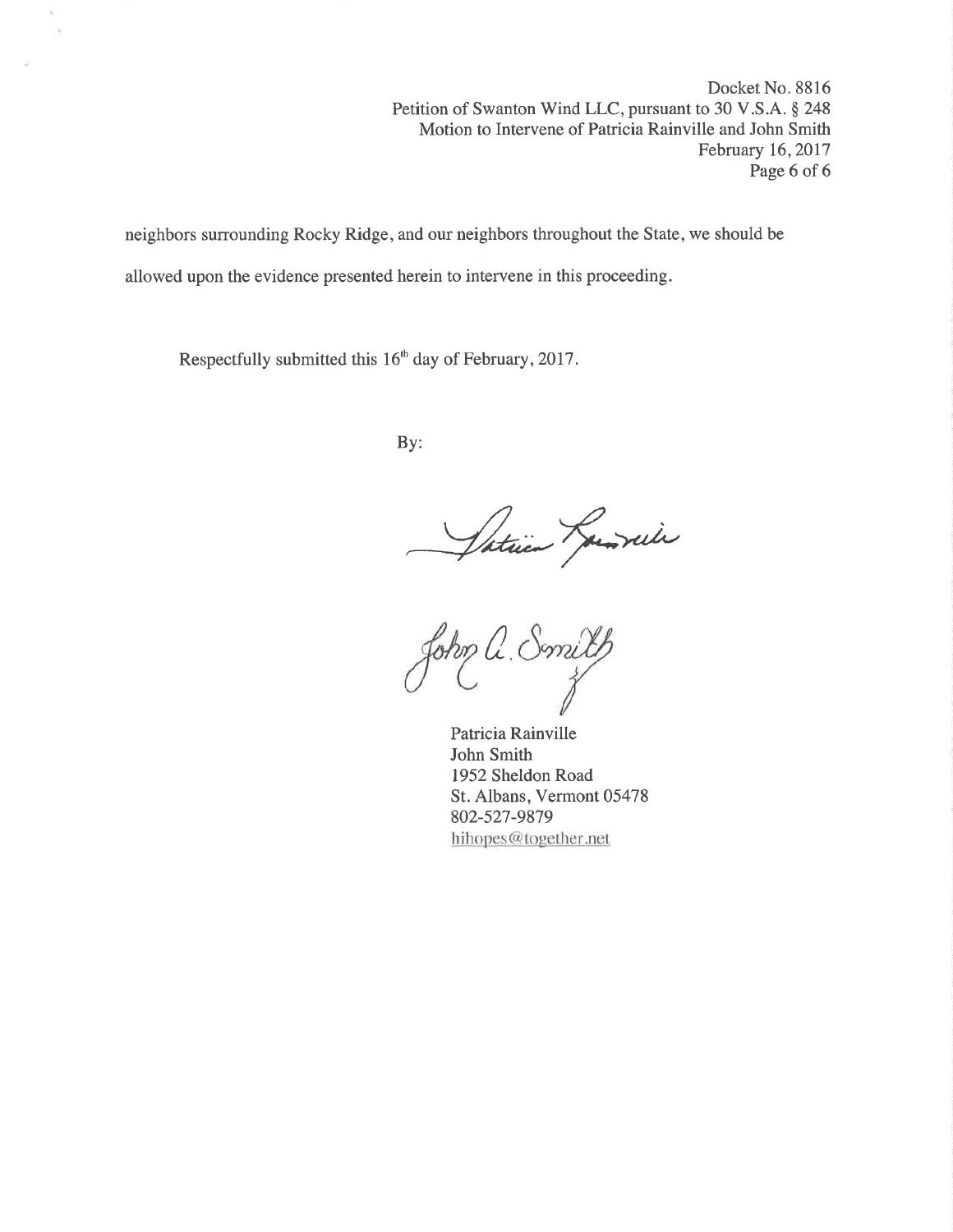## STATE OF VERMONT PUBLIC SERVICE BOARD

Petition of Swanton Wind, LLC for a certificate of public ) Good, pursuant to 30 V.S.A.  $\S 248$ , for the construction <br>Of an up to 20 MW wind-powered electric generation  $\square$  Docket No. 8816 Of an up to 20 MW wind-powered electric generation Plant to be located in Swanton, VT )

## MOTION TO INTERVENE OF' John A. Smith and Patricia Rainville

Now come John A. Smith and Patrioia Rainville and move to intervene in the matter referenced above pursuant to Public Service Board Rule 2.209(B).

1. John A. Smith and Paticia Rainville are adjoining property owners who have substantial, particularized interests protected by Section 248 and the incorporated criteria of Act 250 which may be affected by the outcome of the proceedings in this matter.

2. John A. Smith and Patricia Rainville live at physical address of 1952 Sheldon Road, Swanton, VT. Our mailing address is 1952 Sheldon Road, St. Albans, VT.

John A. Smith, in support of the motion to lntervene filed by myself and my partner Patricia Rainville, subject to the penalties of perjury, do state the following facts, which are true to the best of my knowledge and ability:

I am a resident at 1952 Sheldon Road. Our mailing address is St. Albans, but our physical address location is Swanton. Our home will be approximately  $\frac{1}{4}$  mile from a purposed industrial wind turbine location.

I have been a resident at this address since October 2010. It is a quiet and peaceful location. To my North / West I have hundreds of acres of farm land and to my South / East the beautiful natural undisturbed Rocky Ridge Line.

I am now retired. I am a Viet Nam veteran. Due to injuries in my life time my mobility has been reduced, The beauty and peaceful surroundings around our house brings me great joy.

I spend my time working in our yard in nice weather. I also derive a great deal of enjoyment from sitting out on the deck in the back of the house facing the ridge line reading. I at times will bring my laptop out to one of our patio tables located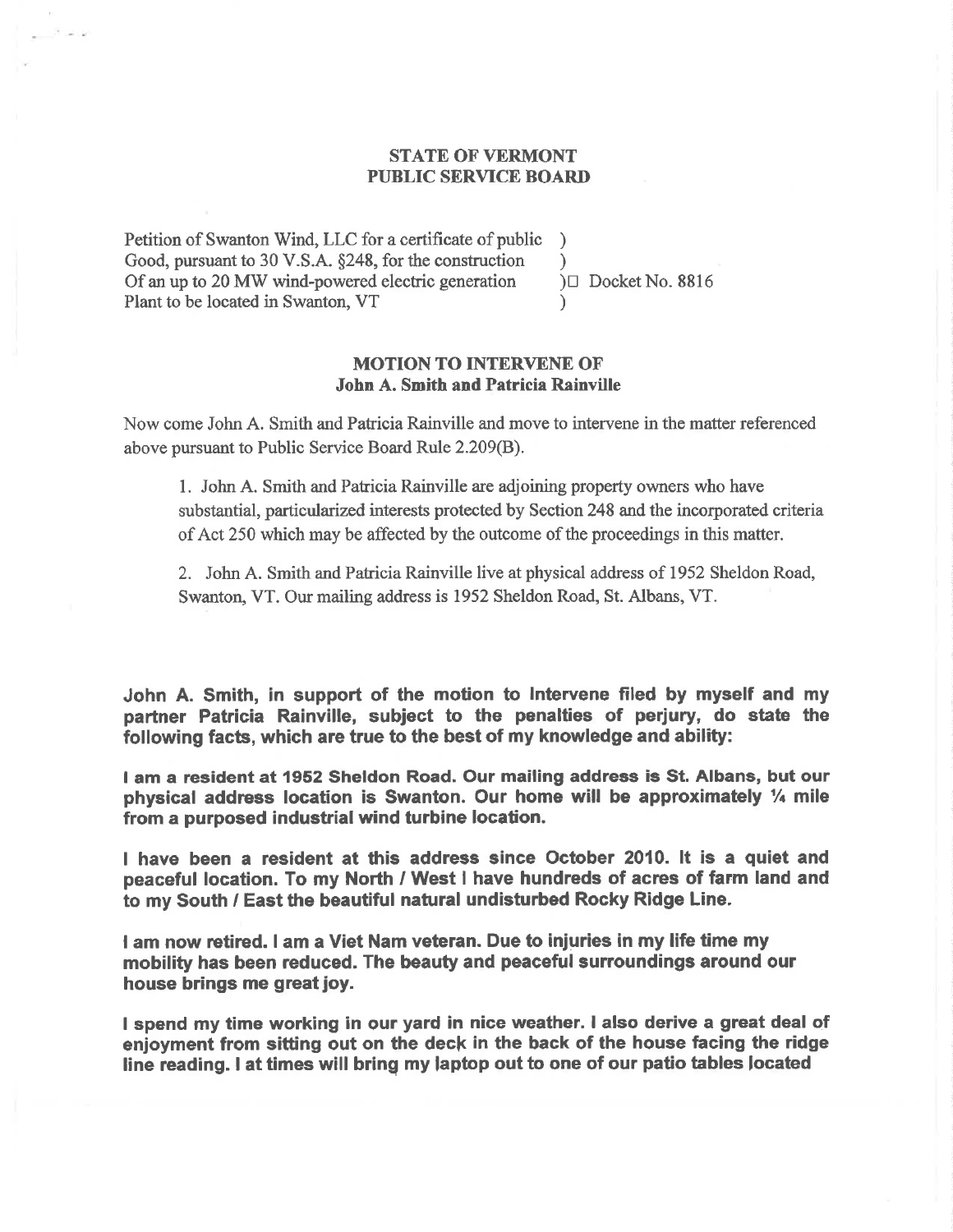on the deck and enswer correapondence. We have both a bird feeder and a suet feeder in our back yard just off the deck. I go threw approximately a 40 lb bag of black oil seed a month and at least 6lbs of suet ever month each winter. I spend a great deal of time at our beautiful home. Our home is our Utopia.

Although I am not able to hike Vermont's trail system any longer, I still enjoy the occasional deer and other wildlife that wonder down from the ridge into our yard. There is nothing more magnificent than watching the eagles gliding on the air currents along that ridge line. ln the migration season thousande of geese seem to use the ridge line to fly North and South.

I am a light sleeper. My concern is with the sound of the industrial turbine blades slicing through the wind seven days a week, 24 hours a day, I would not be able to get any sleep or rest I feel the noise will also limit my ability to be outdoors. <sup>I</sup> also have concern about the health of my partner and myself being under constant exposure to the constant sound from these industrial wind turbines.

The morning sun comes up from behind the ridge line. With an industrial wind turbine between the sun and our house we will experience shadow flicker on both our deck and sun room in the back of the house which will be very annoying.

There is also the question of water runoff affecting our drinking water and our property itself. Currently we have pleny of fresh water and excellent flow rate. With the blasting of the ridge line to build the base to hold these industrial turbines what quarantee do we have we have that we may not lose all water completely?

This blasting could very well damage our house structure and surrounding structuresl

We have two cats. I have deep concerns for both the domestic animal and wild animals living so close to an industrial wind farm. I have read many articles of how both the noise and electrical leakage from these industrial turbines affect them. There are many active farms in this area that could very well be affected. We could also experience our wild life leaving the area driven away by all this additional noise and activity.

I have read many articles about the tremendous slaughter of the bat population around industrial wind turbines. Many of these species are near extinction. The bat is Mother Nature's form of insect control. Do we really want force another species into extinction?

I question if this purposed industrial wind farm is a wise choice economical, St Albans and Swanton which has invested a considerable amount of tax payer's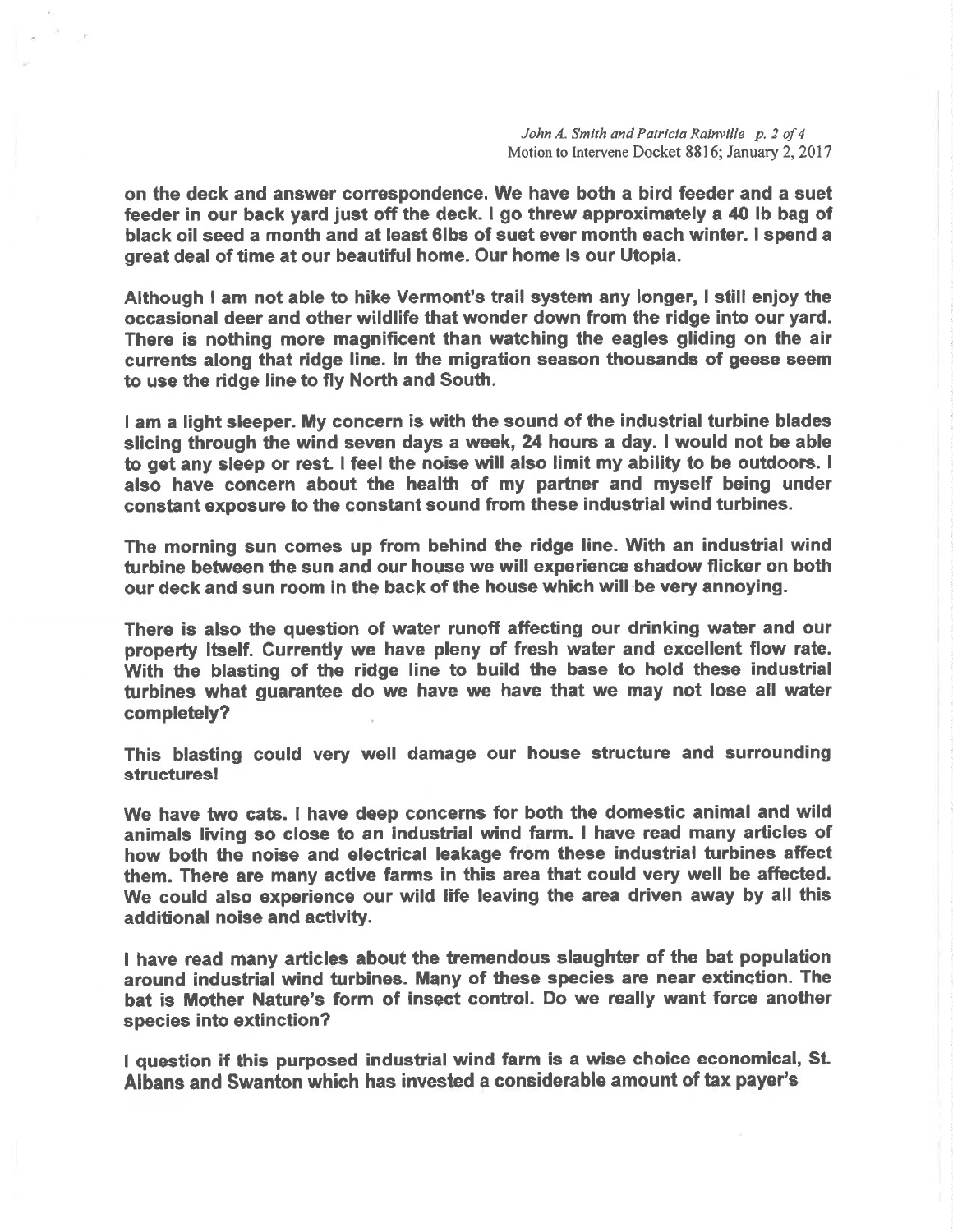John A. Smith and Patricia Rainville p. 3 of 4 Motion to Intervene Docket 8816; January nn, 2017

money to refurbish the town to attract more tourists. I believe this industrial wind turbine project would only hurt this area's economy and kill off our tourism trade.

I have read material that is against placing industrial wind farms within forty miles of a military air base. The operation of industrial wind turbines within a 40 mile range of a base can affect the radar capabilities. Yet we have a home land security base located within 5 miles of this purposed industrial wind farm site.

If this industrial wind project is accepted there will be a need for high powered electrical tower and electric cable. Where are these towers going to be placed? At whose expense are these going to be put up? Are people going to have to give up property by imminent domain?

Should this industrial wind project be approved the value of our home will be drastically reduced. The value of the houses for miles will be drastically reduced. Many of us will not be able to sell our homes due to the lack of interest to live in the shadows of a wind farm. Then what?

My question is when one of these five hundred foot industrial turbines catches fire how are the flames extinguished...? What prevents this industrial turbine fire from spreading throughout a residential community cause human life loose and property damage? Who is liable for the collateral fire damage repairs...? What assurance do the families in the community have that this can never happen...?

Personal property taxes collected by the towns of Swanton, Fairfield, and St. Albans will have to be cut due to property devaluation. However the number of roads that will need to be plowed will still be the same. Other town proiect will not go away.

lf the power created by this wind farm is being sold out of state how does this apply to our goal of 90% renewable energy by 2050? Why ane we destroying our beautiful Vermont to satisfy the needs of other states?

ln summary I do not oppose all forms of renewable energy. However, we need to seriously consider the consequences of rushing to judgment. I do not oppose someone wanting to put a residential wind turbine up on their property as long as it doesn't directly affect neighbors. I do not oppose someone wanting to put residential solar panels up on their property as long as they don't direcüy affect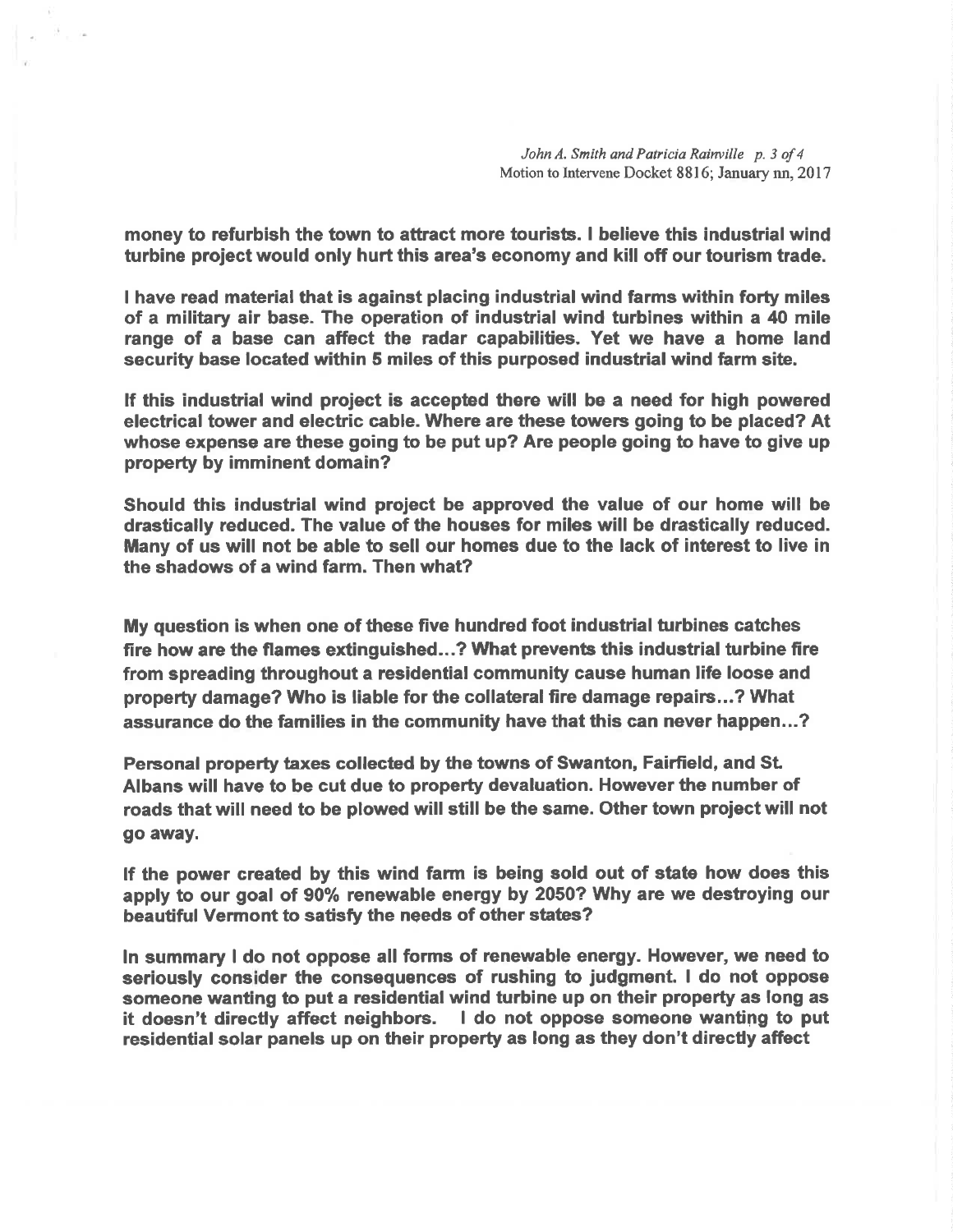John A. Smith and Patricia Rainville p. 4 of 4 Motion to Intervene Docket 8816; January 2, 2017

neighbors. I do not oppose hydroelectric power which our federal and state government refuses to accept as a source of renewable power.

There are 134 building within a 1 mile radius of this purposed industrial wind farm. Many of these building are homes. Many of these homes house families. Many of these families have young children. I ask is it fair to expose our chlldren to the demons of industrial wind power for the sake of pure greed?

We live here in a small community, Most of us truly care about our neighbors.

All my partner and I want to do is to live out our remaining years in our home in peace.

This may be a matter of a wrong location.

We all need to be held responsible for our decisions. It is time to make the right decision and say "NO".............

Wherefore, John A. Smith and Patricia Rainville pray that they be permitted to participate in this Docket No. 8816 as parties in accordance with PSB Rule 2.209(B).

Dated this  $2^{nd}$  day of January, 2017 in Swanton, Vermont.

By: John C. Smilh